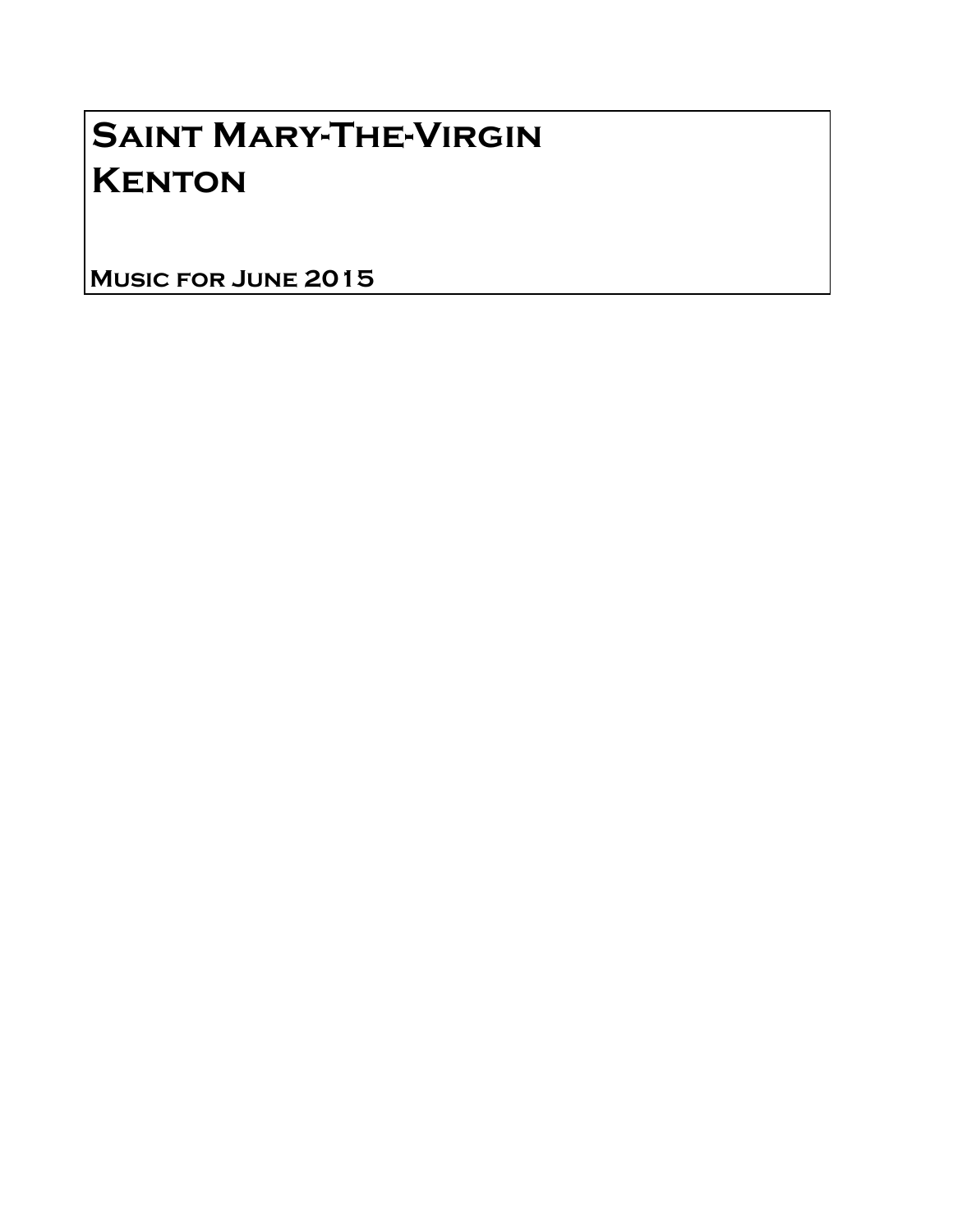| 7th June                                                                                           | <b>Corpus Christi</b>   |                                                                                                    |
|----------------------------------------------------------------------------------------------------|-------------------------|----------------------------------------------------------------------------------------------------|
| Introit<br><b>Responsorial Psalm</b><br>Gradual<br>Offertory<br>Procession &<br><b>Benediction</b> | 296 (i)<br>Page         | Lord enthroned in heavenly splendour<br>Second setting                                             |
|                                                                                                    | 307<br><b>SHEET</b>     | Sweet sacrament divine<br>O bread of heaven<br>Jesus, we enthrone you<br>O salutaris & Tantum ergo |
|                                                                                                    | Setting                 | Francis Bradford & Lourdes Gloria I                                                                |
|                                                                                                    | At communion            | An upper room                                                                                      |
|                                                                                                    |                         |                                                                                                    |
| 14th June                                                                                          | <b>Ordinary Time XI</b> |                                                                                                    |
| Introit<br><b>Responsorial Psalm</b>                                                               | 443<br>Page             | Rejoice, the Lord is King                                                                          |
| Gradual<br>Offertory                                                                               | 495                     | God is working his purpose out                                                                     |
| Communion                                                                                          | 297                     | Living Lord                                                                                        |
| Recessional                                                                                        | 499                     | Thy kingdom come, O God                                                                            |
|                                                                                                    | Setting                 | <b>Martin Shaw</b>                                                                                 |
|                                                                                                    | At communion            | Lead me Lord                                                                                       |